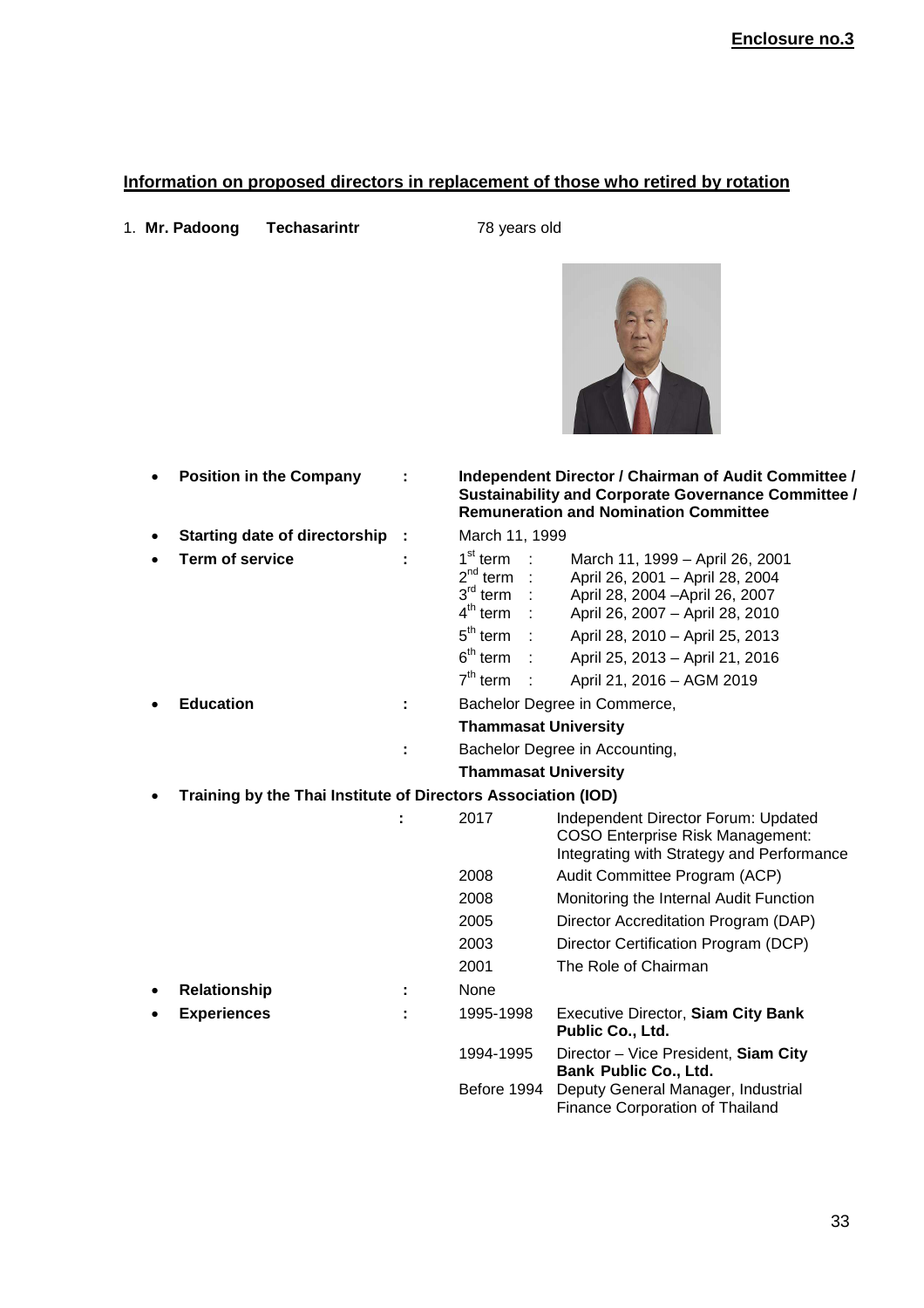• **Current position in other : organization**

| In listed companies                                                                | 4 organizations :<br>Independent Director and Chairman of the Audit<br>Committee, Textile Prestige Public Co., Ltd.<br>Independent Director and Chairman of the Audit<br>٠                                                 |
|------------------------------------------------------------------------------------|----------------------------------------------------------------------------------------------------------------------------------------------------------------------------------------------------------------------------|
|                                                                                    | Committee, Thanulux Public Co., Ltd.<br>Independent Director and Chairman of the Audit<br>Committee, Lanna Resources Public Co., Ltd.<br>Independent Director and Audit Committee,<br>٠<br>Kulthorn Kirby Public Co., Ltd. |
| In non-listed companies                                                            | 1 organization :<br>Chairman of Audit committee, Panyapiwat Institute of<br>٠<br>Management                                                                                                                                |
| In other organization that may cause<br>any conflict of interest to the<br>Company | none                                                                                                                                                                                                                       |

- **Attendance at the Board of Directors' Meeting during 2018 :** 8 times out of 8 meetings
- **The Company's securities holding as at December 31, 2018 :** 9,824 Ordinary shares,
- - equal to 0.00011% of paid up capital
- **Proposed position :** Independent Director
- 

| Relationship with the executives or the major shareholders<br>of the Company or its Subsidiaries                                                                               | None                                                                                                                                                          |             |
|--------------------------------------------------------------------------------------------------------------------------------------------------------------------------------|---------------------------------------------------------------------------------------------------------------------------------------------------------------|-------------|
| Relationship with the Company/ its parent company /Subsidiaries/Associates or<br>any juristic persons that may cause conflict of interest at present or in the past 2<br>years |                                                                                                                                                               |             |
| ❖                                                                                                                                                                              | Being as manager, staff, employee or advisor who received regular salary                                                                                      | <b>None</b> |
| ❖<br>Adviser)                                                                                                                                                                  | Being as professional service (i.e. Auditor or Legal Consultant or Financial                                                                                  | <b>None</b> |
| ❖                                                                                                                                                                              | Significant business relationship that may restrain one from performing his<br>or her job independently. Please specify the size of such transaction (if any) | None        |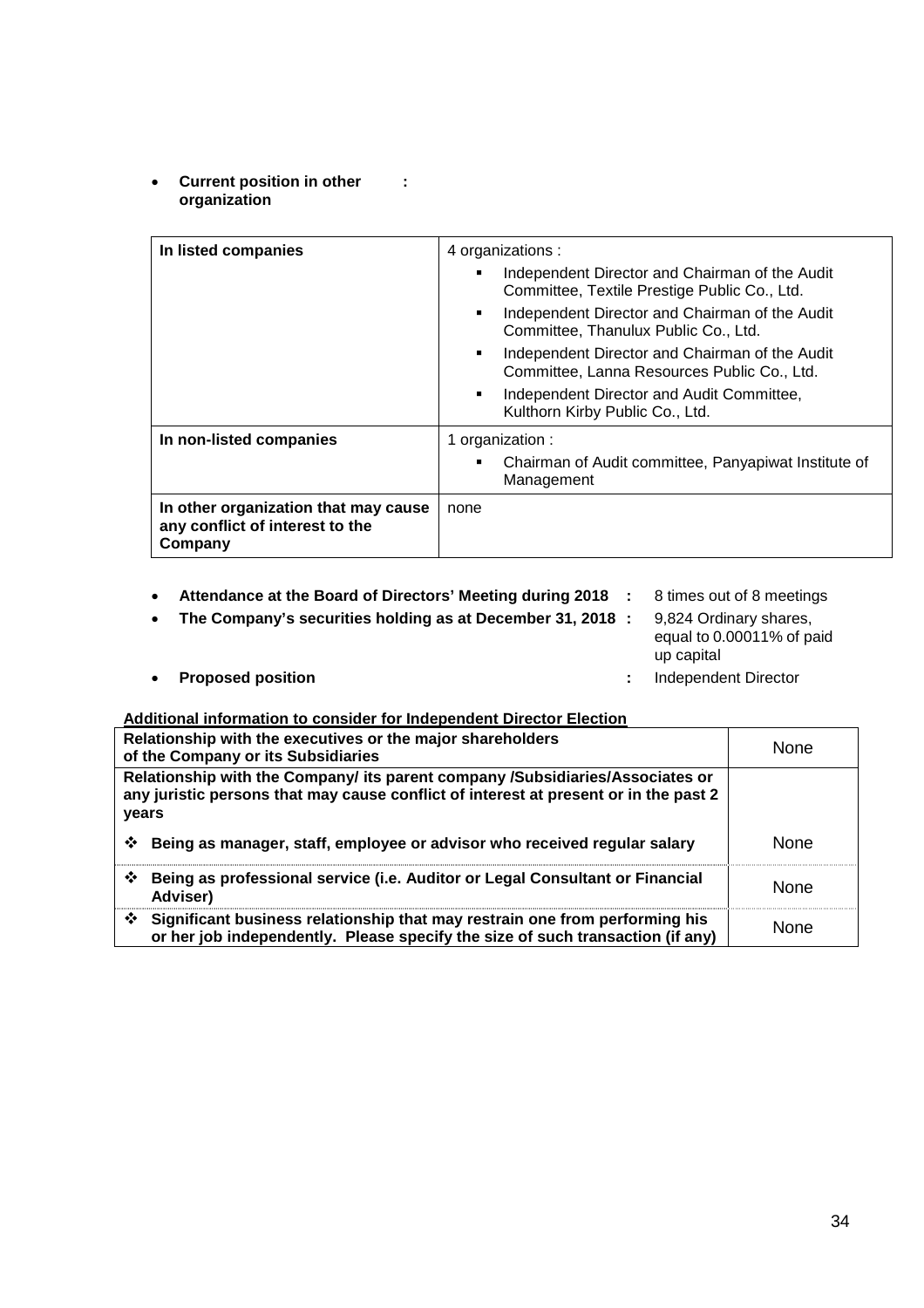# **2. Mr. Pridi Boonyoung 1989 COVER 180 years old SO years old SO years old SO years old SO years old SO years old SO years old SO years old SO years old SO years old SO years old SO years old SO years old SO years old SO y** • **Position in the Company : Independent Director / Audit Committee**  • **Starting date of directorship :** March 11, 1999 **Term of service :** 1st term : March 11, 1999 – April 26, 2001  $2^{nd}$  term : April 26, 2001 – April 28, 2004  $3<sup>rd</sup>$  term April 28, 2004 –April 26, 2007  $4<sup>th</sup>$  term April 26, 2007 – April 28, 2010  $5<sup>th</sup>$  term April 28, 2010 – April 25, 2013  $6<sup>th</sup>$  term : April 25, 2013 – April 21, 2016  $7<sup>th</sup>$  term : April 21, 2016 – AGM 2019 • **Education :** Master Degree in Laws, **Yale University, USA**  Bachelor Degree in Laws, **Thammasat University**  Degree, **National Defence College of Thailand Class 3** • **Training by the Thai Institute of Directors Association (IOD) :** 2010 Audit Committee Program (ACP) 2005 Director Accreditation Program (DAP) • **Relationship :** None • **Experiences :** 1997-1998 Director – General, **Treasury Department**  1996-1997 Director – General, **Customs Department** 1993-1996 Director – General, **The Comptroller**

**Current position in other : organization**

| In listed companies                                                                      | none                                                     |  |  |
|------------------------------------------------------------------------------------------|----------------------------------------------------------|--|--|
| In non-listed companies                                                                  | 1 organization :                                         |  |  |
|                                                                                          | Audit committee, Panyapiwat Institute of Management<br>٠ |  |  |
| In other organization that may cause<br>any conflict of interest to the<br>Company       | none                                                     |  |  |
| Attainabang at the Beaudi of Bluesteine Meathers during 0040 and three and of 0 meathers |                                                          |  |  |

**General's Department** 

- **Attendance at the Board of Directors' Meeting during 2018 :** 8 times out of 8 meetings
- **The Company's securities holding as at December 31, 2018 :** 681,478 Ordinary shares,

equal to 0.00759% of paid up capital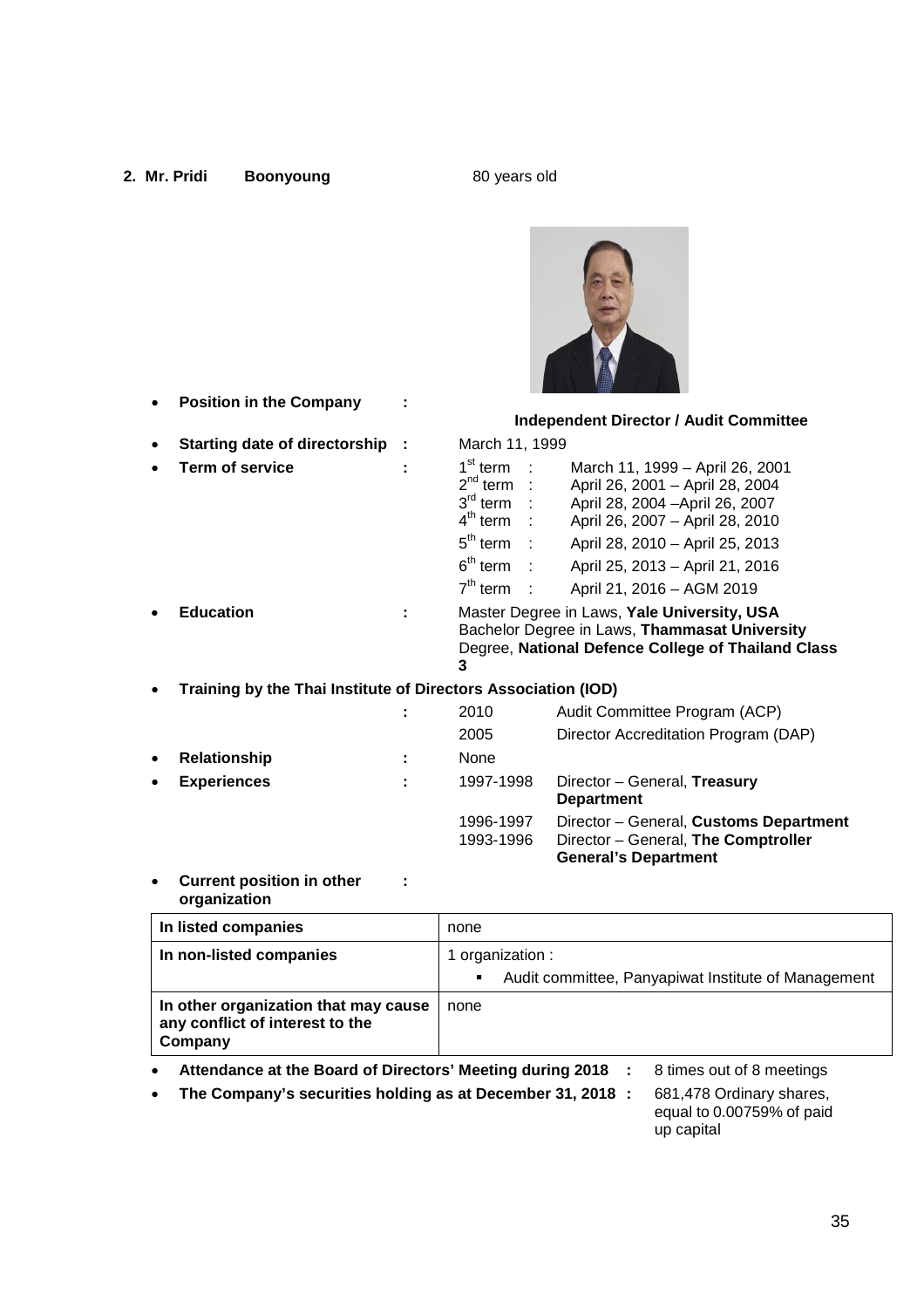• **Proposed position :** Independent Director

| Relationship with the executives or the major shareholders<br>of the Company or its Subsidiaries                                                                               | <b>None</b> |
|--------------------------------------------------------------------------------------------------------------------------------------------------------------------------------|-------------|
| Relationship with the Company/ its parent company /Subsidiaries/Associates or<br>any juristic persons that may cause conflict of interest at present or in the past 2<br>years |             |
| Being as manager, staff, employee or advisor who received regular salary<br>❖                                                                                                  | <b>None</b> |
| Being as professional service (i.e. Auditor or Legal Consultant or Financial<br>❖<br>Adviser)                                                                                  | None        |
| Significant business relationship that may restrain one from performing his<br>❖<br>or her job independently. Please specify the size of such transaction (if any)             | None        |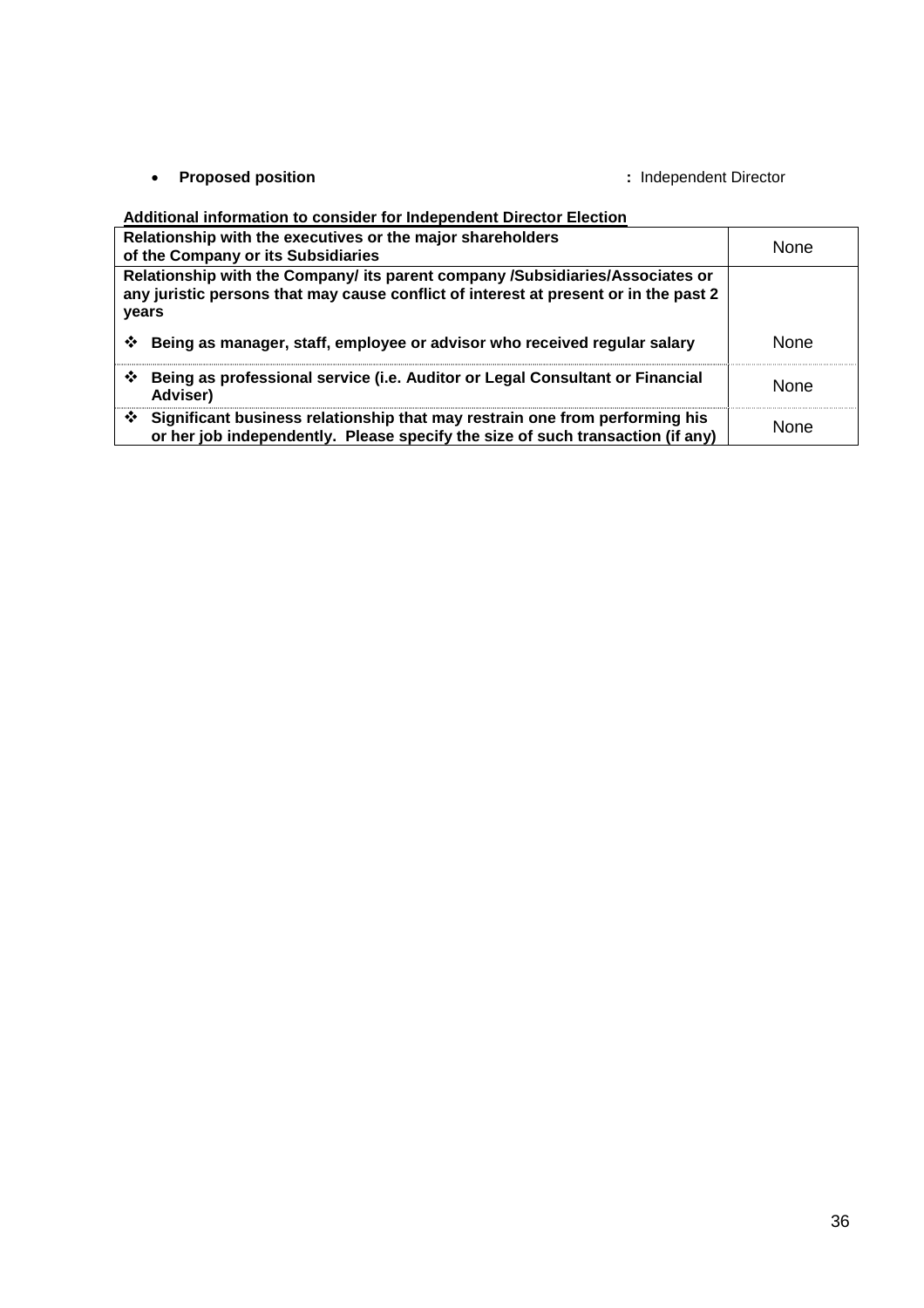- **3. Police General Phatcharavat Wongsuwan** 69 Years old
	-



**Current position in other :: organization**

| In listed companies                                                                | 2 organizations :<br>Director, Energy Absolute Public Co., Ltd.<br>$\blacksquare$<br>Independent Director, Charoen Pokphand Food Public<br>Co., Ltd. |
|------------------------------------------------------------------------------------|------------------------------------------------------------------------------------------------------------------------------------------------------|
| In non-listed companies                                                            | 1 organization :<br>Consultant, National Broadcasting and<br>$\blacksquare$<br><b>Telecommunication Commission (NBTC)</b>                            |
| In other organization that may cause<br>any conflict of interest to the<br>Company | none                                                                                                                                                 |

- **Attendance at the Board of Directors' Meeting during 2018 :** 8 times out of 8 meetings
	-
- **The Company's securities holding as at December 31, 2018 :** 0 Ordinary share
- 
- 
- **Proposed position :** Independent Director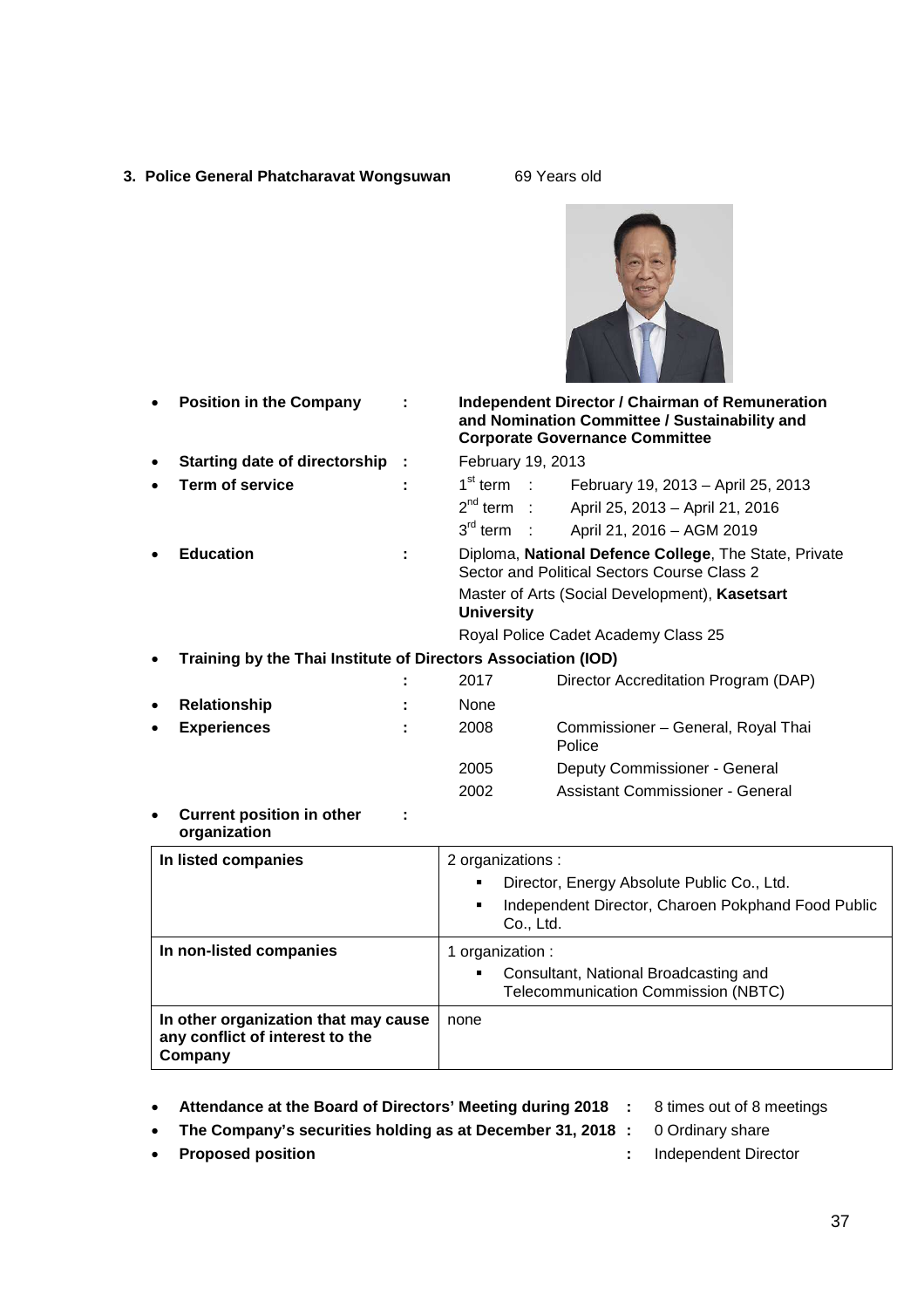| Relationship with the executives or the major shareholders<br>of the Company or its Subsidiaries                                                                               | None        |
|--------------------------------------------------------------------------------------------------------------------------------------------------------------------------------|-------------|
| Relationship with the Company/ its parent company /Subsidiaries/Associates or<br>any juristic persons that may cause conflict of interest at present or in the past 2<br>years |             |
| Being as manager, staff, employee or advisor who received regular salary<br>❖                                                                                                  | <b>None</b> |
| ❖<br>Being as professional service (i.e. Auditor or Legal Consultant or Financial<br>Adviser)                                                                                  | <b>None</b> |
| Significant business relationship that may restrain one from performing his<br>❖<br>or her job independently. Please specify the size of such transaction (if any)             | <b>None</b> |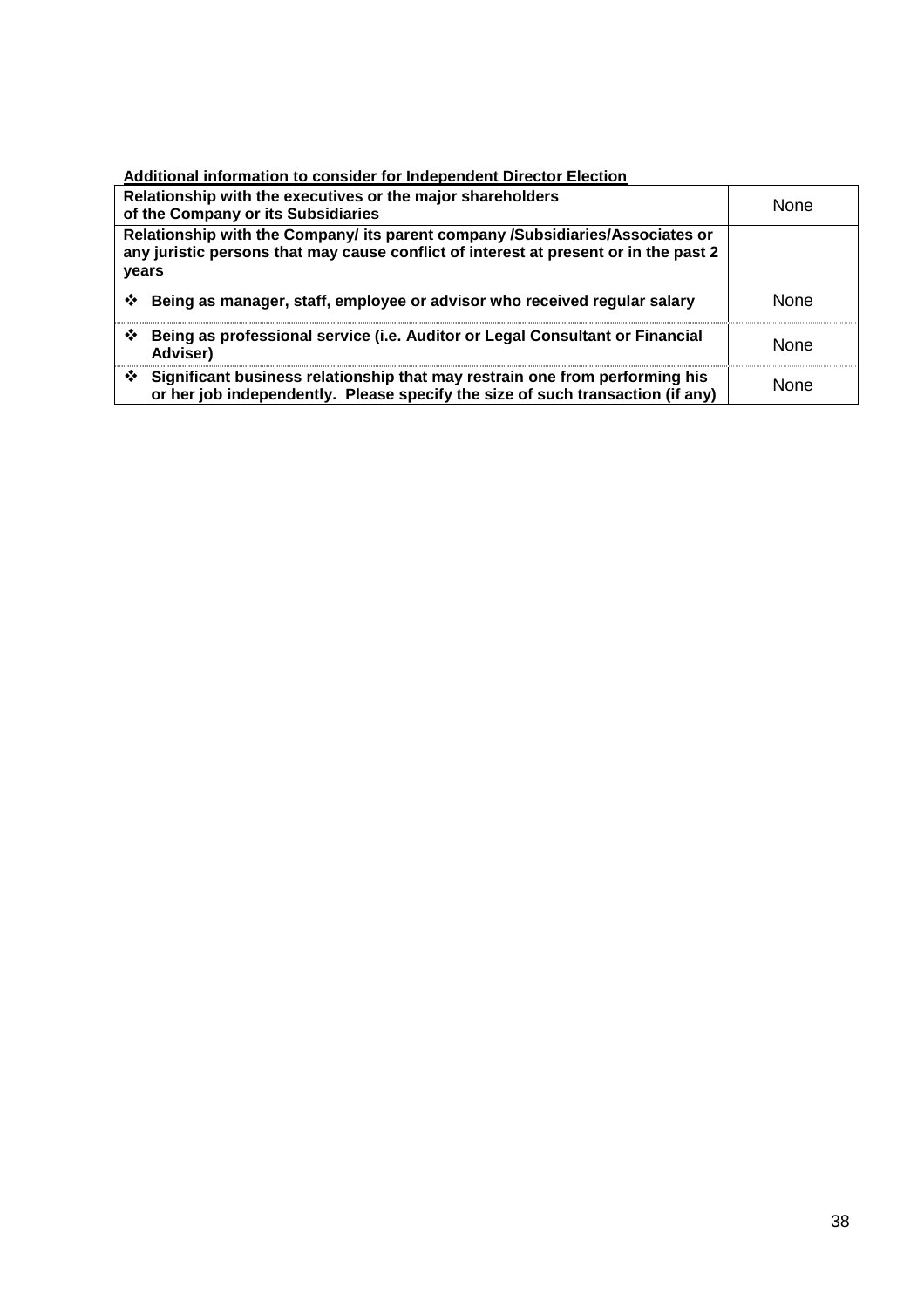- **4. Adjunct Prof.Prasobsook Boondech** 73 Years old
	-



| <b>Position in the Company</b><br>٠                                                |   |                   | <b>Independent Director / Chairman of Sustainability</b><br>and Corporate Governance Committee |
|------------------------------------------------------------------------------------|---|-------------------|------------------------------------------------------------------------------------------------|
| <b>Starting date of directorship</b><br>$\bullet$                                  | ÷ | April 21, 2016    |                                                                                                |
| <b>Term of service</b><br>$\bullet$                                                |   | $1st$ term :      | April 21, 2016 - AGM 2019                                                                      |
| <b>Education</b><br>$\bullet$                                                      |   |                   | Capital Market Academy Class 10                                                                |
|                                                                                    |   |                   | National Defence College of Thailand Class 41                                                  |
|                                                                                    |   |                   | Barrister-at-Law, Lincoln's Inn                                                                |
|                                                                                    |   |                   | Barrister-at-Law, Thai Bar Association                                                         |
|                                                                                    |   |                   | Bachelor of Law, Thammasat University                                                          |
| Training by the Thai Institute of Directors Association (IOD)<br>$\bullet$         |   |                   |                                                                                                |
|                                                                                    |   | 2017              | Director Accreditation Program (DAP)                                                           |
|                                                                                    |   | 2016              | Ethical Leadership Program (ELP)                                                               |
| Relationship<br>$\bullet$                                                          |   | None              |                                                                                                |
| <b>Experiences</b><br>$\bullet$                                                    |   | 2012              | Member of the Council of State                                                                 |
|                                                                                    |   | 2008              | President of the Senate                                                                        |
|                                                                                    |   | 2004              | President of the Court of Appeal                                                               |
| <b>Current position in other</b><br>$\bullet$<br>organization                      |   |                   |                                                                                                |
| In listed companies                                                                |   | 3 organizations : |                                                                                                |
|                                                                                    |   |                   | Legal Adviser, Thanachart Bank Public Company<br>Limited                                       |
|                                                                                    |   | ٠                 | Vice Chairman, News Network Corporation Public<br><b>Company Limited</b>                       |
|                                                                                    |   | ٠                 | Independent Director, C.P. Lotus Corporation (Listed<br>company in HongKong)                   |
| In non-listed companies                                                            |   | none              |                                                                                                |
| In other organization that may cause<br>any conflict of interest to the<br>Company |   | none              |                                                                                                |

- **Attendance at the Board of Directors' Meeting during 2018 :** 8 times out of 8 meetings
	-
- **The Company's securities holding as at December 31, 2018 :** 0 Ordinary share
- **Proposed position :** Independent Director
-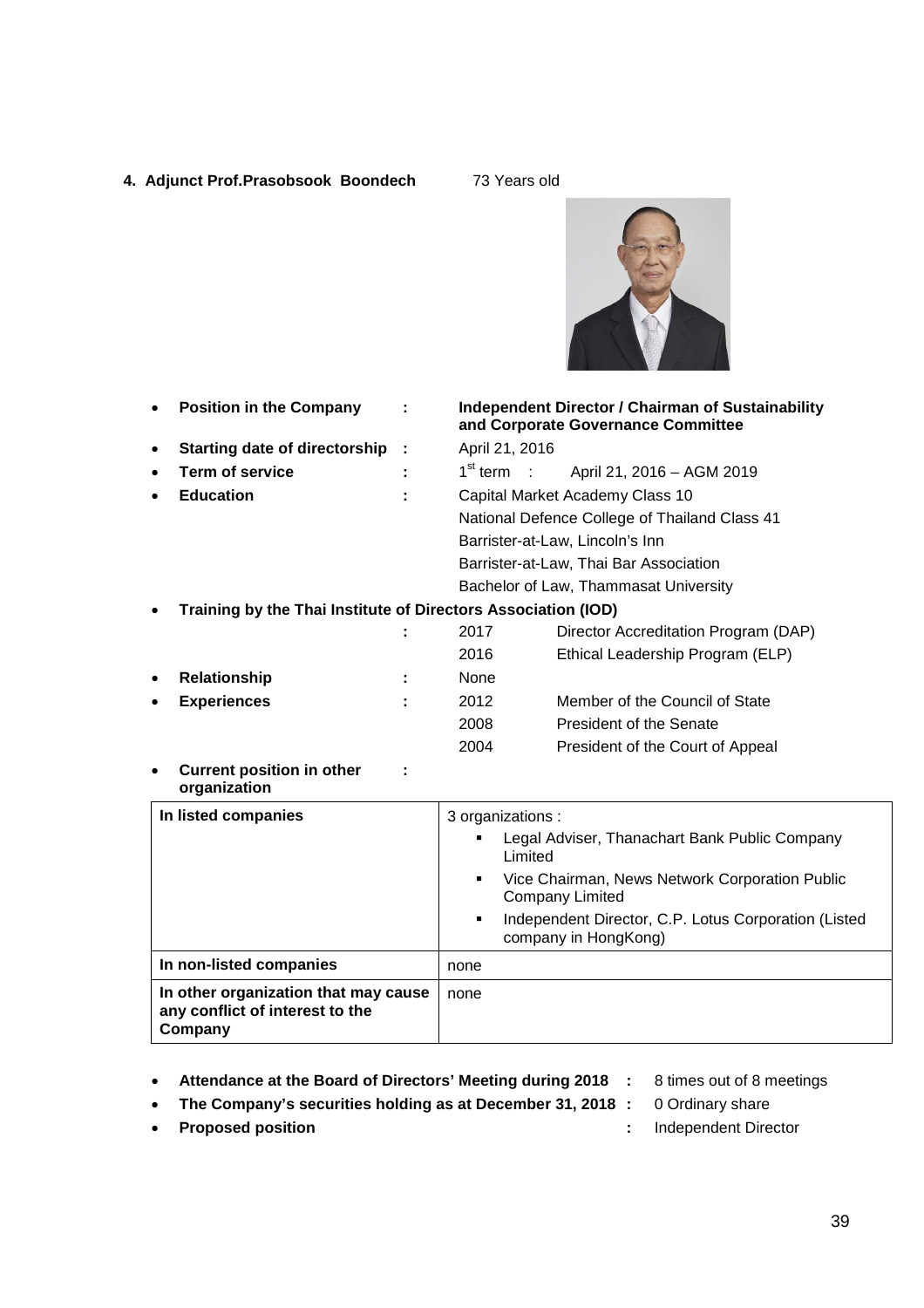| Relationship with the executives or the major shareholders<br>of the Company or its Subsidiaries                                                                               | None        |
|--------------------------------------------------------------------------------------------------------------------------------------------------------------------------------|-------------|
| Relationship with the Company/ its parent company /Subsidiaries/Associates or<br>any juristic persons that may cause conflict of interest at present or in the past 2<br>years |             |
| Being as manager, staff, employee or advisor who received regular salary<br>❖                                                                                                  | <b>None</b> |
| ❖<br>Being as professional service (i.e. Auditor or Legal Consultant or Financial<br>Adviser)                                                                                  | <b>None</b> |
| Significant business relationship that may restrain one from performing his<br>❖<br>or her job independently. Please specify the size of such transaction (if any)             | <b>None</b> |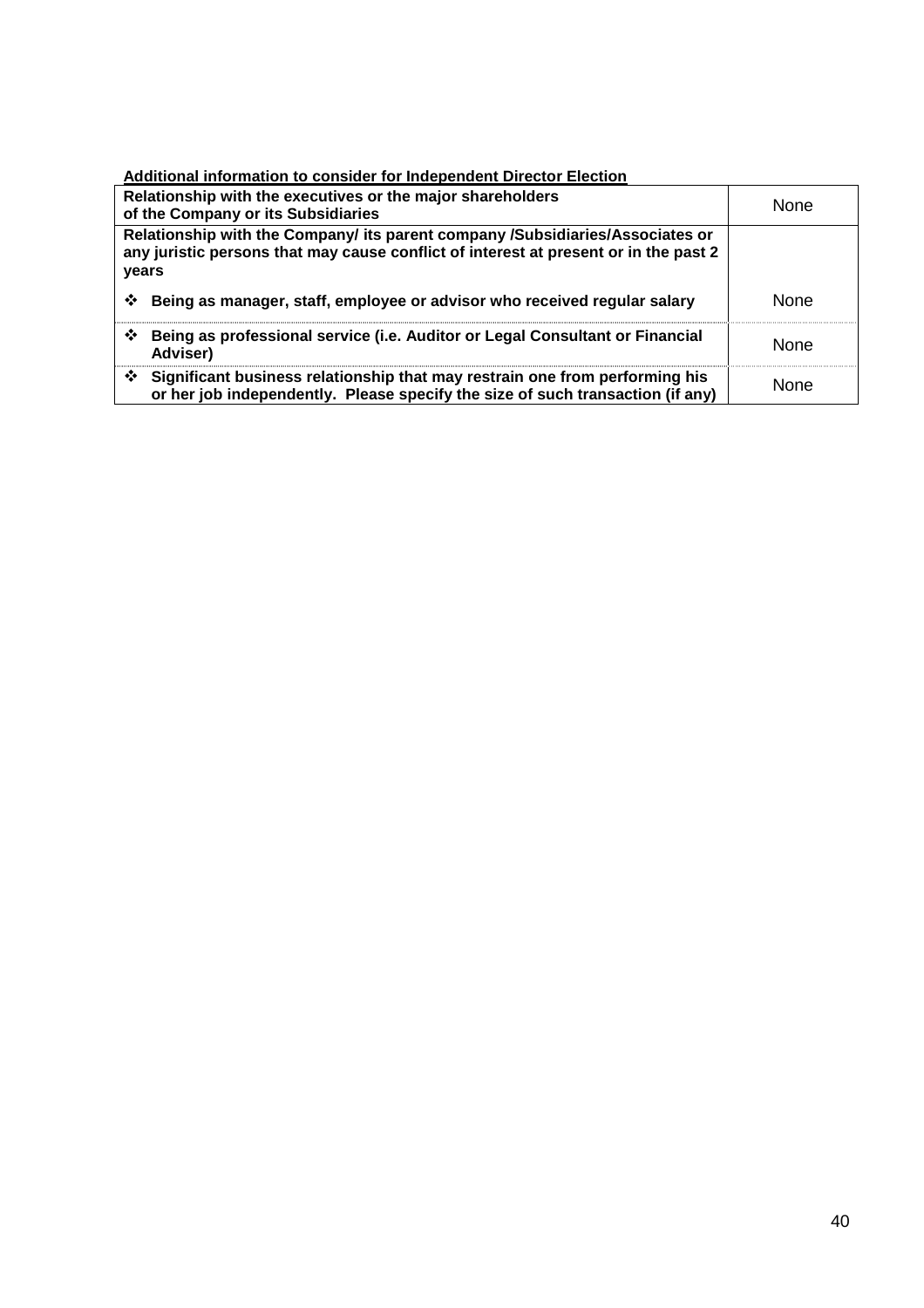## **5. Mrs.Numpueng Wongsmith 60 Years old**



| $\bullet$ | <b>Position in the Company</b>                                | ÷ |                              | <b>Independent Director / Audit Committee</b>                                       |
|-----------|---------------------------------------------------------------|---|------------------------------|-------------------------------------------------------------------------------------|
| $\bullet$ | <b>Starting date of directorship</b>                          | ÷ | February 22, 2018            |                                                                                     |
| $\bullet$ | <b>Term of service</b>                                        | ÷ | $1st$ term :                 | February 22, 2018 - AGM 2019                                                        |
| $\bullet$ | <b>Education</b>                                              | ÷ | <b>State University, USA</b> | Master of Business Administration (Finance), Oklahoma                               |
|           |                                                               |   |                              | Bachelor of Economics (International Economics),<br><b>Chulalongkorn University</b> |
| $\bullet$ | Training by the Thai Institute of Directors Association (IOD) |   |                              |                                                                                     |
|           |                                                               |   | 2018                         | Role of Chairman Program (RCP)                                                      |
|           |                                                               |   | 2016                         | Advanced Audit Committee Program                                                    |
|           |                                                               |   | 2007                         | Director Certificate Program (DCP)                                                  |
| $\bullet$ | <b>Relationship</b>                                           | ÷ | None                         |                                                                                     |
| $\bullet$ | <b>Experiences</b>                                            |   | 2017 - 2018                  | Independent Director, The Transport Co.,<br>Ltd.                                    |
|           |                                                               |   | 2015 - 2017                  | Risk Management Committee, Sukhumvit<br>Asset Management Co., Ltd.                  |
|           |                                                               |   |                              |                                                                                     |

## **Current position in other :**

#### **organization**

| In listed companies                                                                | 1organization:<br>Independent Director, Christiani & Nielsen (Thai)<br>Public Co., Ltd.                                                                                  |
|------------------------------------------------------------------------------------|--------------------------------------------------------------------------------------------------------------------------------------------------------------------------|
| In non-listed companies                                                            | 2 organizations :<br>Independent Director, Bank for Agriculture and<br>٠<br><b>Agricultural Cooperatives</b><br>Audit Committee, Panyapiwat Institute of Management<br>٠ |
| In other organization that may cause<br>any conflict of interest to the<br>Company | none                                                                                                                                                                     |

- **Attendance at the Board of Directors' Meeting during 2018 :** 5 times out of 6 meetings
	-
- **The Company's securities holding as at December 31, 2018 :** 0 Ordinary share
	-
- **Proposed position :** Independent Director
-